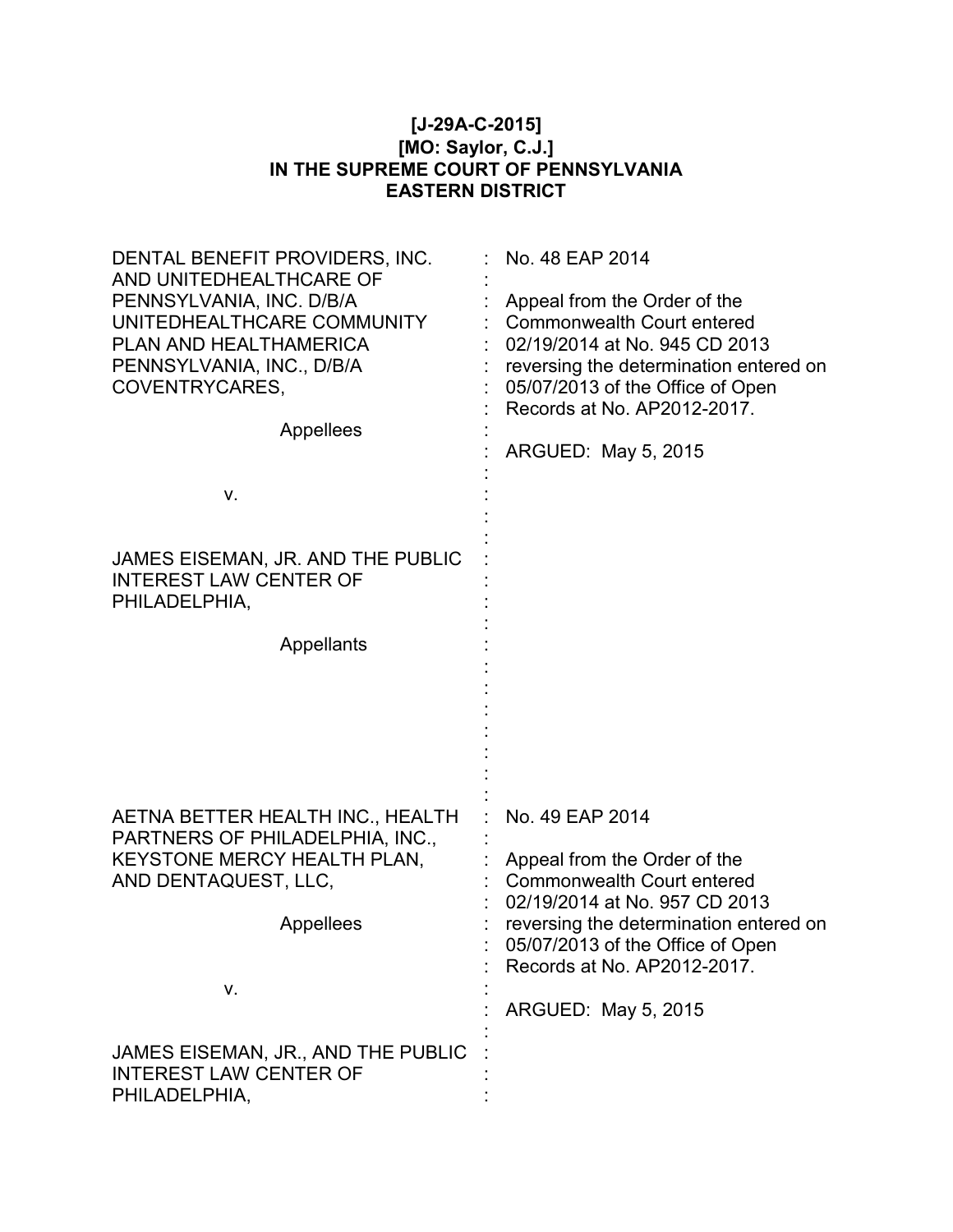| Appellants<br>DEPARTMENT OF PUBLIC WELFARE,                                          | $\therefore$ No. 50 EAP 2014                                                                                                                                                                                           |
|--------------------------------------------------------------------------------------|------------------------------------------------------------------------------------------------------------------------------------------------------------------------------------------------------------------------|
| Appellee<br>v.                                                                       | Appeal from the Order of the<br>Commonwealth Court entered<br>$\frac{1}{2}$ 02/19/2014 at No. 958 CD 2013<br>reversing the determination entered on<br>05/07/2013 of the Office of Open<br>Records at No. AP2012-2017. |
| JAMES EISEMAN, JR., AND THE PUBLIC<br><b>INTEREST LAW CENTER OF</b><br>PHILADELPHIA, | ARGUED: May 5, 2015                                                                                                                                                                                                    |
| Appellants                                                                           |                                                                                                                                                                                                                        |

## **DISSENTING OPINION**

## MR. JUSTICE STEVENS DECIDED: October 27, 2015

The public has the statutory right of access to the rates of payments made by Subcontractors to providers of dental health services to Medicaid enrollees in the HealthChoices Southeastern Zone (the "Provider Rates"). Thus, as I find that the Provider Rates should be disclosed and would reverse the Commonwealth Court, I respectfully dissent.

The Majority holds that the "highly generalized principles" established under 65 P.S. § 67.506(d)(1) that are applicable to records in the possession of third parties does not compel disclosure of the Provider Rates. More specifically, the Majority concludes Section 506(d)(1) contemplates an actual contract with a third party in possession of salient records, and finding no such actual contract exists between the Subcontractor, who has physical possession of the agreements evidencing the Provider Rates, and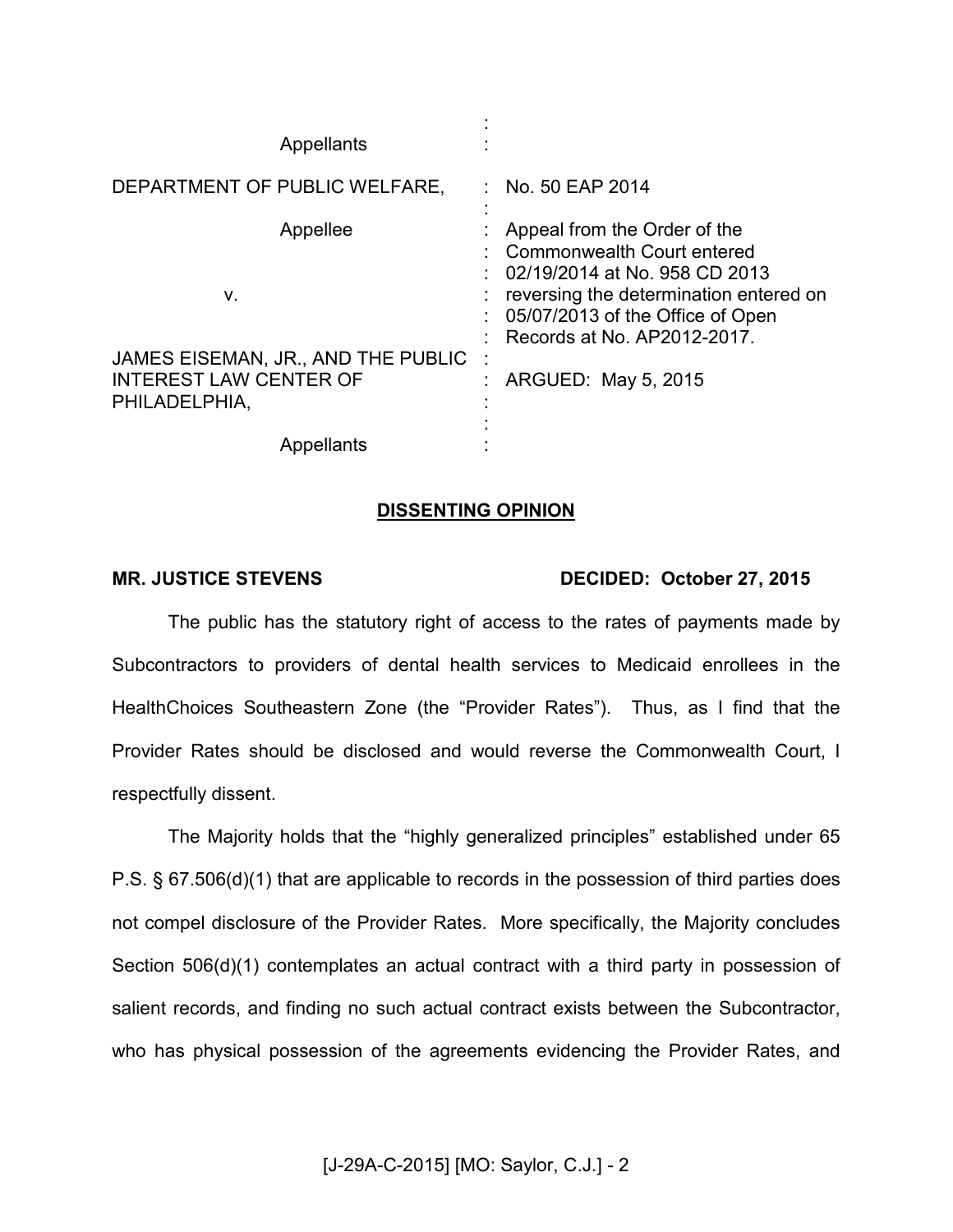DPW, the Commonwealth agency at issue, the Majority affirms the Commonwealth Court's decision upon this basis.

In my view, the Majority has interpreted Section 506(d)(1) of the Right-to-Know Law ("RTKL") too narrowly and has not given the RTKL the liberal construction necessary "to effectuate its purpose of promoting access to official government information in order to prohibit secrets, scrutinize actions of public officials, and make public officials accountable for their actions." Levy v. Senate of Pennsylvania, 619 Pa. 586, 619, 65 A.3d 361, 381 (2013) (quotation and quotation marks omitted). As this Court has recognized, the objective of the RTKL is "to empower citizens by affording them access to information concerning the activities of their government." SWB Yankees LLC v. Wintermantel, 615 Pa. 640, 662, 45 A.3d 1029, 1042 (2012).

Accordingly, as to this issue, I am more inclined to accept the dissenting view of Commonwealth Court Judge McCullough, who relevantly stated that:

In this case, DPW is the party principal to the subcontracts between the [Managed Care Organization ("MCO")] and the third party Subcontractors. The MCOs lack authority to enter into subcontracts with the Subcontractors, and the only way in which the subcontracts can become valid and enforceable under the HealthChoices Agreement is if DPW ratifies or approves the subcontracts as the principal. Therefore, because the Subcontractors have directly contracted with DPW as principal and are in possession of the Provider Agreements ("in possession of a party with whom the agency has contracted"), . . . DPW possesses "public records" for purposes of [S]ection 506(d)(1) of the RTKL.

Moreover, as used in the RTKL, the term "governmental function" is materially ambiguous; yet, it should be construed generally "to connote an act of delegation of some substantial facet of the agency's role and responsibilities." [SWB Yankees LLC, 615 Pa. at 664,] 45 A.3d [at 1043]. So long as the requested documents directly relate to the governmental function that is contracted out to the third party, the records are considered to be in the agency's possession under the RTKL. 65 P.S. § 67.506(d)(1).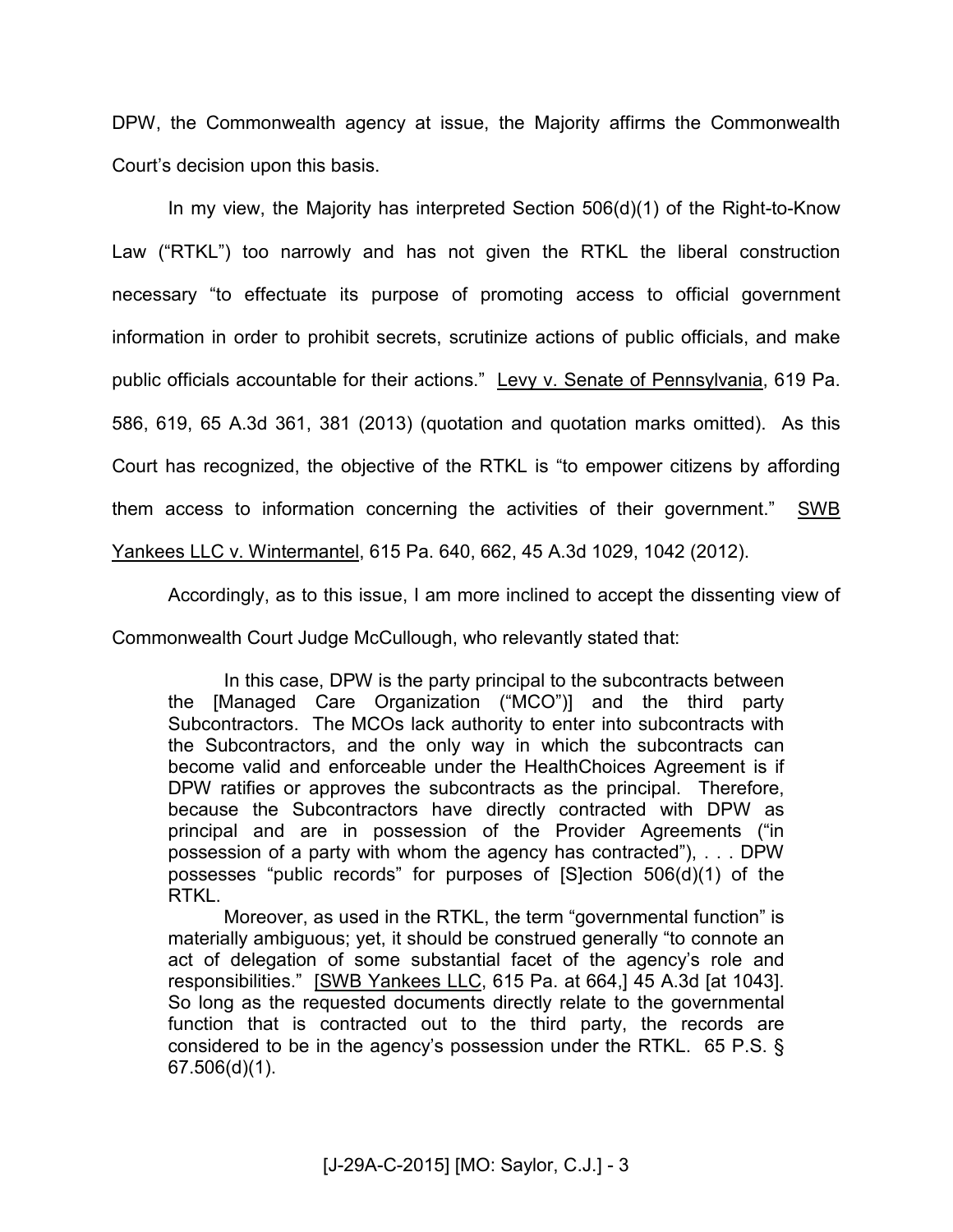In this case, the request for Provider Agreements and Provider Rates falls squarely within the terms of the Subcontractors' contractual duties and explicit governmental undertakings. Via sub-contractual arrangements, the Subcontractors assume DPW's governmental obligation to implement Medicaid and ensure that dental care is available for Medicaid recipients. Pursuant to their governmental and contractual duties, the Subcontractors are not only obligated to secure dental services through Provider Agreements, but are also required to negotiate Provider Rates with the dental providers. On these facts, . . . the Provider Agreements and Provider Rates directly relate to the Subcontractors' performance of a government function. These agreements and rates are indispensably necessary to effectuate Medicaid and represent the ["]very thing["] the Subcontractors contractually agreed to do for and on behalf of DPW.

Dental Benefit Providers, Inc. v. Eiseman, 86 A.3d 932, 944-45 (Pa. Cmwlth. 2014) (en

banc) (McCullough, J., dissenting).

In addition to affirming the Commonwealth Court's order on the point that Section 506(d)(1) contemplates an actual contract with a third party in possession of salient records, which is lacking in this case, the Majority further discounts the policy considerations favoring public access to downstream Provider Rates. As Appellants' amicus curiae indicates, the lack of access to the negotiated Provider Rates prevents a full understanding of the relationship between fees and access, which is critical to addressing disparities in health care cost, quality, and outcomes. Brief of Amicus Curiae Professor Daniel Polsky, Ph.D. at 5. Moreover, lack of information concerning the Provider Rates prevents fully informed policy decisions regarding the state of Medicaid spending and impedes necessary analysis required to improve the functioning of the health care system. See id. at 6, 8. Furthermore, transparency in the government's oversight of Medicaid is necessary toward the interrelated objective of improving healthcare quality. Id. at 9.